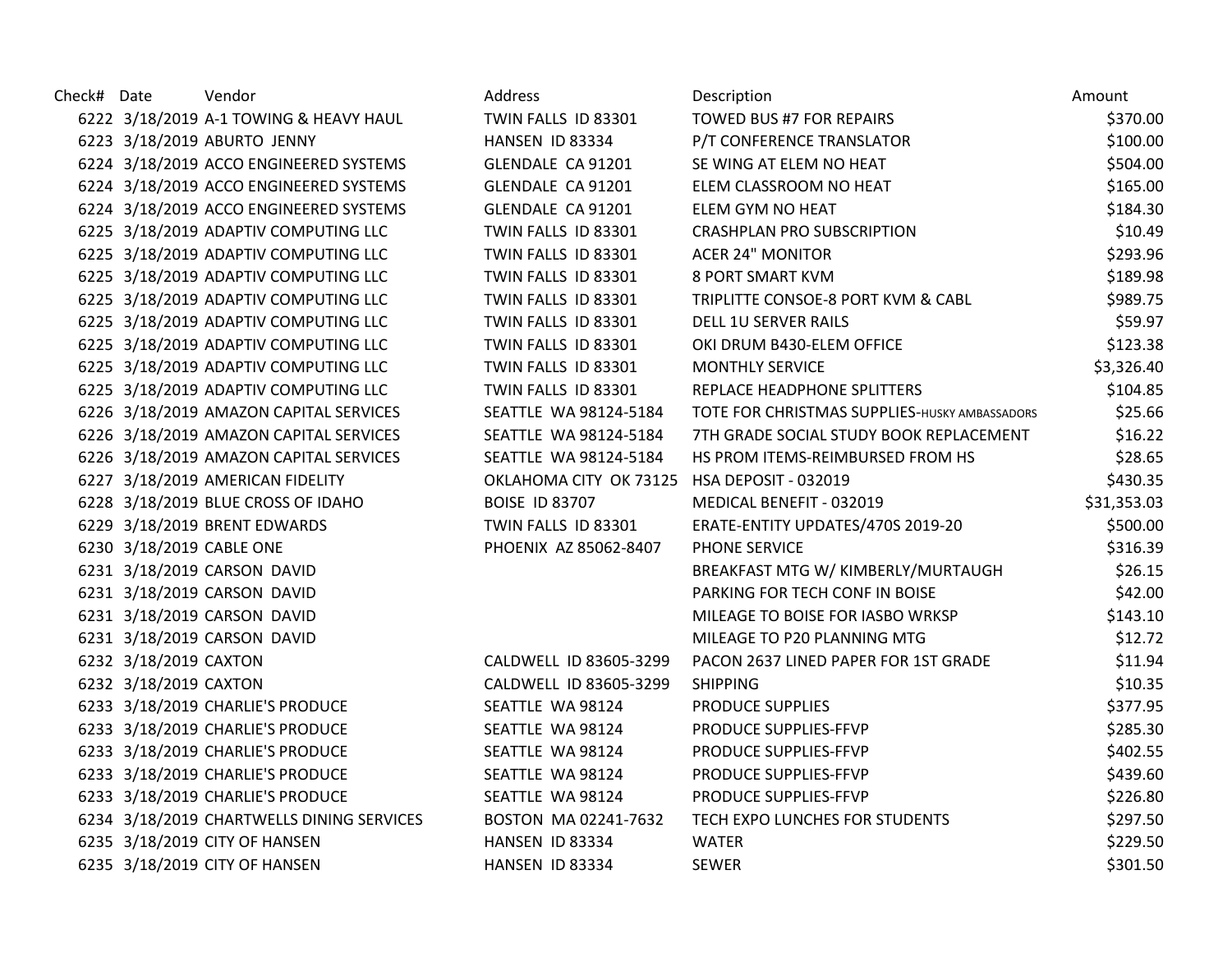| 6236 3/18/2019 COLLEGE OF SOUTHERN IDAHO    |                          | TWIN FALLS ID 83303-1238 SENIOR ETIQUIETTE LUNCHEON | \$261.36     |
|---------------------------------------------|--------------------------|-----------------------------------------------------|--------------|
| 6237 3/18/2019 CONK TIFFANY                 | HANSEN ID 83334          | <b>ISU TRIP BREAKFAST</b>                           | \$56.48      |
| 6237 3/18/2019 CONK TIFFANY                 | HANSEN ID 83334          | <b>ISU TRIP BREAKFAST</b>                           | \$56.48      |
| 6237 3/18/2019 CONK TIFFANY                 | HANSEN ID 83334          | SUPPLIES FOR GEAR UP                                | \$231.24     |
| 6238 3/18/2019 CULLIGAN MAGIC VALLEY        | TWIN FALLS ID 83301      | ELEM                                                | \$90.30      |
| 6238 3/18/2019 CULLIGAN MAGIC VALLEY        | TWIN FALLS ID 83301      | JR/SR HIGH                                          | \$22.05      |
| 6238 3/18/2019 CULLIGAN MAGIC VALLEY        | TWIN FALLS ID 83301      | LUNCHROOM                                           | \$20.60      |
| 6239 3/18/2019 EASTMAN MARISA               | <b>BUHL ID 83316</b>     | PREVENTION CONF REGISTRATION                        | \$180.00     |
| 6240 3/18/2019 FOOD SERVICES OF AMERICA     | SEATTLE WA 98124-1846    | <b>FOOD SUPPLIES</b>                                | \$419.66     |
| 6240 3/18/2019 FOOD SERVICES OF AMERICA     | SEATTLE WA 98124-1846    | <b>FOOD SUPPLIES</b>                                | \$525.50     |
| 6240 3/18/2019 FOOD SERVICES OF AMERICA     | SEATTLE WA 98124-1846    | <b>FOOD SUPPLIES</b>                                | \$600.56     |
| 6240 3/18/2019 FOOD SERVICES OF AMERICA     | SEATTLE WA 98124-1846    | <b>FOOD SUPPLIES</b>                                | $-$16.29$    |
| 6240 3/18/2019 FOOD SERVICES OF AMERICA     | SEATTLE WA 98124-1846    | <b>FOOD SUPPLIES</b>                                | \$566.07     |
| 6240 3/18/2019 FOOD SERVICES OF AMERICA     | SEATTLE WA 98124-1846    | <b>FUEL CREDIT</b>                                  | $-57.75$     |
| 6240 3/18/2019 FOOD SERVICES OF AMERICA     | SEATTLE WA 98124-1846    | <b>FUEL CREDIT</b>                                  | $-57.00$     |
| 6241 3/18/2019 GEM STATE PAPER              | TWIN FALLS ID 83303-0469 | STERIPHENE DISSINFECTANT                            | \$111.48     |
| 6241 3/18/2019 GEM STATE PAPER              | TWIN FALLS ID 83303-0469 | <b>USED VACUUM</b>                                  | \$150.00     |
| 6241 3/18/2019 GEM STATE PAPER              | TWIN FALLS ID 83303-0469 | <b>VIREX COMMERCIAL</b>                             | \$107.12     |
| 6242 3/18/2019 GREAT AMERICA FINANCIAL SERV | DALLAS TX 75266-0831     | COPIER AGREEMENT-ELEM                               | \$138.00     |
| 6242 3/18/2019 GREAT AMERICA FINANCIAL SERV | DALLAS TX 75266-0831     | <b>COPIER AGREEMENT-HS</b>                          | \$121.00     |
| 6243 3/18/2019 HANSEN HIGH SCHOOL           |                          | <b>REPAY FOR HOTEL RMS</b>                          | \$628.37     |
| 6243 3/18/2019 HANSEN HIGH SCHOOL           |                          | DRAMA FIELDTRIP PAID FROM TITLE IV                  | \$150.00     |
| 6244 3/18/2019 HANSEN SCHOOL DISTRICT #415  |                          | EMPLOYER SHARE FICA/MDCR - 032019                   | \$12,482.92  |
| 6245 3/18/2019 HANSEN SCHOOL DISTRICT #415  |                          | <b>EMPLOYER SHARE RETIREMENT - 032019</b>           | \$20,050.99  |
| 6246 3/18/2019 HANSEN SCHOOL DISTRICT #415  |                          | PAYROLL - 032019                                    | \$168,405.41 |
| 6247 3/18/2019 HERNANDEZ DACIA              | HANSEN ID 83334          | 60 DAY REWARDS FOR IMPACT CLUB                      | \$18.49      |
| 6247 3/18/2019 HERNANDEZ DACIA              | HANSEN ID 83334          | 60 DAY REWARDS FOR IMPACT CLUB                      | \$18.49      |
| 6247 3/18/2019 HERNANDEZ DACIA              | HANSEN ID 83334          | <b>TAXES</b>                                        | \$6.08       |
| 6247 3/18/2019 HERNANDEZ DACIA              | HANSEN ID 83334          | FRIDAY SCHOOL LUNCHES                               | \$107.37     |
| 6247 3/18/2019 HERNANDEZ DACIA              | HANSEN ID 83334          | <b>FOOD FOR PARENT NIGHT</b>                        | \$329.53     |
| 6247 3/18/2019 HERNANDEZ DACIA              | HANSEN ID 83334          | SUPPLIES FOR ENRICHMENT                             | \$1,709.70   |
| 6247 3/18/2019 HERNANDEZ DACIA              | HANSEN ID 83334          | FOOD-PARENT INVOLVEMENT ACTIVITIES                  | \$288.34     |
| 6247 3/18/2019 HERNANDEZ DACIA              | HANSEN ID 83334          | <b>FRIDAY SCHOOL LUNCHES</b>                        | \$118.56     |
| 6247 3/18/2019 HERNANDEZ DACIA              | HANSEN ID 83334          | FRIDAY SCHOOL LUNCHES                               | \$118.55     |
| 6247 3/18/2019 HERNANDEZ DACIA              | HANSEN ID 83334          | <b>TAXES FROM GRANT</b>                             | \$4.20       |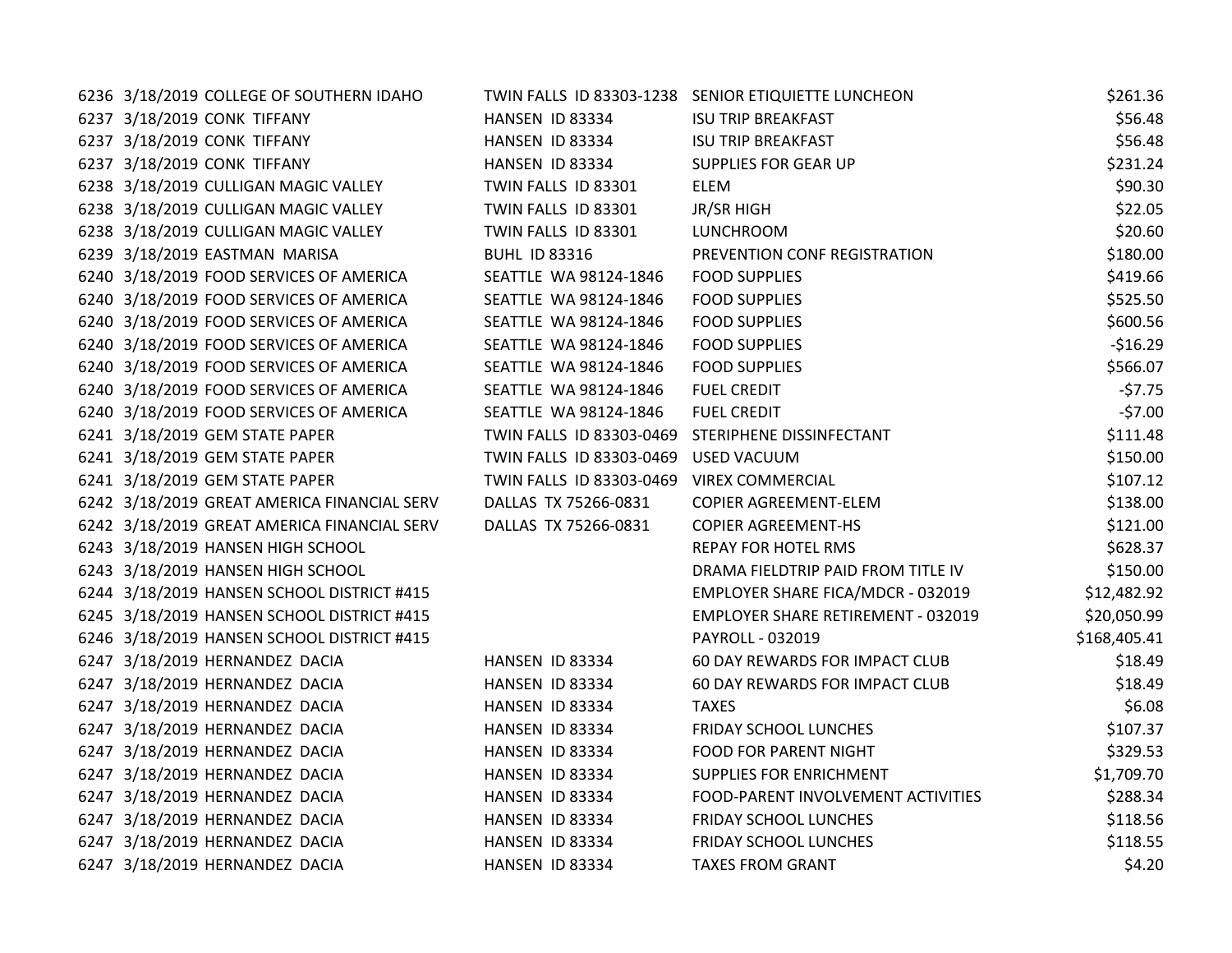| 6248 3/18/2019 HOWELL ELAYNE                  | <b>EDEN ID 83325</b>                         | MILEAGE TO IASBO FINANCIAL WRKSHP                         | \$148.40   |
|-----------------------------------------------|----------------------------------------------|-----------------------------------------------------------|------------|
| 6249 3/18/2019 IDAHO DEPT OF HEALTH & WELFARE | BOISE ID 83720-0036                          | <b>MEDICAID MATCH</b>                                     | \$2,000.00 |
| 6249 3/18/2019 IDAHO DEPT OF HEALTH & WELFARE | BOISE ID 83720-0036                          | <b>MEDICAID MATCH</b>                                     | \$2,000.00 |
| 6250 3/18/2019 IDAHO DIGITAL LEARNING         | <b>BOISE ID 83707</b>                        | MIDDLE SCHOOL KEYBOARDING                                 | \$1,710.00 |
| 6250 3/18/2019 IDAHO DIGITAL LEARNING         | <b>BOISE ID 83707</b>                        | 8TH GRADE CAREER EXPLORATION                              | \$300.00   |
| 6250 3/18/2019 IDAHO DIGITAL LEARNING         | <b>BOISE ID 83707</b>                        | SPANISH 1-B                                               | \$900.00   |
| 6251 3/18/2019 IDAHO POWER                    | SEATTLE WA 98124-1966                        | JR/SR HIGH                                                | \$1,818.12 |
| 6251 3/18/2019 IDAHO POWER                    | SEATTLE WA 98124-1966                        | ELEMENTARY                                                | \$3,076.29 |
| 6251 3/18/2019 IDAHO POWER                    | SEATTLE WA 98124-1966                        | PRESCHOOL                                                 | \$91.47    |
| 6251 3/18/2019 IDAHO POWER                    | SEATTLE WA 98124-1966                        | <b>FOOTBALL</b>                                           | \$5.19     |
| 6251 3/18/2019 IDAHO POWER                    | SEATTLE WA 98124-1966                        | <b>SOUTH MODULAR</b>                                      | \$16.60    |
| 6251 3/18/2019 IDAHO POWER                    | SEATTLE WA 98124-1966                        | NEW GYM                                                   | \$2,011.36 |
| 6252 3/18/2019 CSA CONSULTING LLC             | <b>BOISE ID 83709</b>                        | MEDICAID ADMIN FEE                                        | \$12.36    |
| 6252 3/18/2019 CSA CONSULTING LLC             | <b>BOISE ID 83709</b>                        | MEDICAID ADMIN FEE                                        | \$12.37    |
| 6253 3/18/2019 IDAHO STATE DEPT OF EDUCATION  | BOISE ID 83720-0027                          | <b>BIC ESCROW ACCOUNT</b>                                 | \$800.00   |
| 6254 3/18/2019 INTEGRATED TECHNOLOGIES        |                                              | TWIN FALLS ID 83303-1843 ELEM-XEROX (1/28-2/27/19         | \$37.90    |
| 6254 3/18/2019 INTEGRATED TECHNOLOGIES        | TWIN FALLS ID 83303-1843                     | HS (2/3/19-3/2/19)                                        | \$57.20    |
| 6254 3/18/2019 INTEGRATED TECHNOLOGIES        |                                              | TWIN FALLS ID 83303-1843 HS~AD RM (1/28/19-2/27/19)       | \$0.29     |
| 6254 3/18/2019 INTEGRATED TECHNOLOGIES        |                                              | TWIN FALLS ID 83303-1843 ELEM-SHARP-M4010 (10/15-11/14/18 | \$104.39   |
| 6254 3/18/2019 INTEGRATED TECHNOLOGIES        |                                              | TWIN FALLS ID 83303-1843 ELEM-SHARP-M4010 (1/15-2/14/19   | \$152.54   |
| 6254 3/18/2019 INTEGRATED TECHNOLOGIES        |                                              | TWIN FALLS ID 83303-1843 ELEM-SHARP-M2794 (1/19-2/18/19   | \$214.58   |
| 6254 3/18/2019 INTEGRATED TECHNOLOGIES        |                                              | TWIN FALLS ID 83303-1843 ELEM-SHARP-M2794 (2/19-2/28/19   | \$19.74    |
| 6255 3/18/2019 INTERMOUNTAIN GAS              | <b>BOISE ID 83732</b>                        | JR/SR HIGH                                                | \$1,434.52 |
| 6255 3/18/2019 INTERMOUNTAIN GAS              | <b>BOISE ID 83732</b>                        | AG BLDG                                                   | \$344.29   |
| 6255 3/18/2019 INTERMOUNTAIN GAS              | <b>BOISE ID 83732</b>                        | ELEMENTARY                                                | \$446.63   |
| 6255 3/18/2019 INTERMOUNTAIN GAS              | <b>BOISE ID 83732</b>                        | PRESCHOOL                                                 | \$96.91    |
| 6256 3/18/2019 KELLY KAYLA                    | <b>BUHL ID 83316</b>                         | PREVENTION CONF REGISTRATION                              | \$180.00   |
| 6257 3/18/2019 LOCKWOOD SPRINKLERS & SPRAYING | HANSEN ID 83334                              | SNOW REMOVAL ELEM (2/20/19)                               | \$90.00    |
| 6257 3/18/2019 LOCKWOOD SPRINKLERS & SPRAYING | HANSEN ID 83334                              | SNOW REMOVAL HS (2/20/19)                                 | \$65.00    |
| 6258 3/18/2019 LOVELESS SHARI                 | HANSEN ID 83334                              | STATE NUTRITION PROG MTG LUNCH                            | \$31.64    |
| 6259 3/18/2019 MEADOW GOLD DAIRIES-BOISE      | DENVER CO 80271-0960                         | <b>MILK PRODUCTS</b>                                      | \$3,143.32 |
| 6260 3/18/2019 NORCO                          | SALT LAKE CITY UT 84141-31 TANK RENTAL       |                                                           | \$5.96     |
| 6261 3/18/2019 PITNEY BOWES                   | PITTSBURGH PA 15250-7887 POSTAGE METER LEASE |                                                           | \$207.00   |
| 6262 3/18/2019 PRIMARY THERAPY SOURCE         | TWIN FALLS ID 83301                          | <b>OCCUPATIONAL THERAPY-HS</b>                            | \$303.81   |
| 6262 3/18/2019 PRIMARY THERAPY SOURCE         | TWIN FALLS ID 83301                          | PHYSICAL THERAPY-HS                                       | \$424.15   |